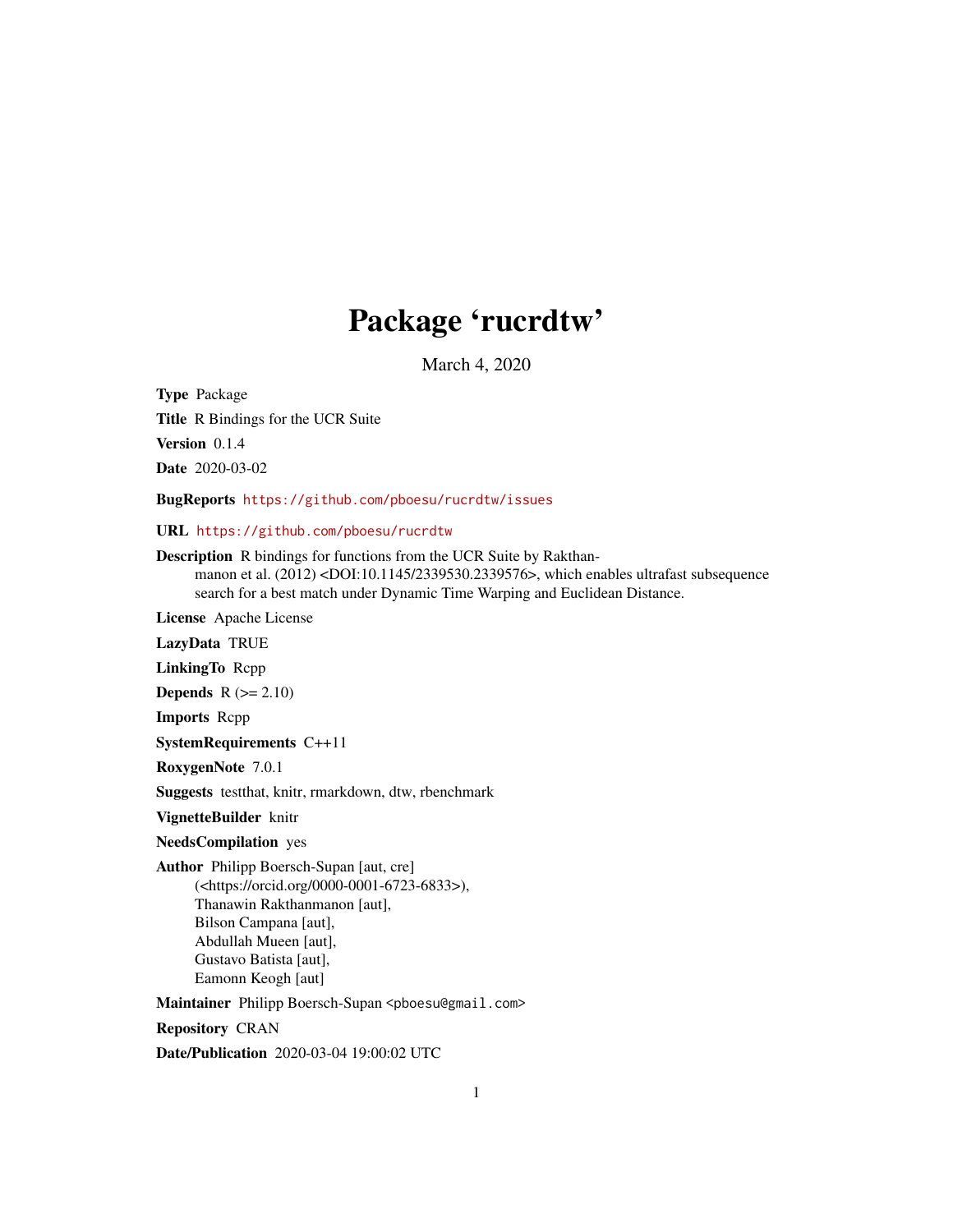### <span id="page-1-0"></span>R topics documented:

| Index | 14 |
|-------|----|
|       |    |
|       |    |
|       |    |
|       |    |
|       |    |
|       |    |
|       |    |
|       |    |
|       |    |
|       |    |
|       |    |
|       |    |

rucrdtw *rucrdtw: Fast time series subsequence search in R*

#### Description

Dynamic Time Warping (DTW) methods provide algorithms to optimally map a given time series onto all or part of another time series. The remaining cumulative distance between the series after the alignment is a useful distance metric in time series data mining applications for tasks such as classification, clustering, and anomaly detection. A broad suite of DTW algorithms is implemented in R in the dtw package (Giorgino 2009).

Calculating a DTW alignment is computationally relatively expensive, and as a consequence DTW is often a bottleneck in time series data mining applications. The UCR Suite (Rakthanmanon et al. 2012) provides a highly optimized algorithm for best-match subsequence searches that avoids unnecessary distance computations and thereby enables fast DTW and Euclidean Distance queries even in data sets containing trillions of observations.

The **rucrdtw** package provides R bindings for the UCR Suite. In addition to queries and data stored in text files, rucrdtw also implements methods for queries and/or data that are held in memory as R objects, as well as a method to do fast similarity searches against reference libraries of time series. The following table gives a quick overview over the different methods provided by rucrdtw:

| DTW method ED method data format |          |                | query format | Use case                                                                                 |
|----------------------------------|----------|----------------|--------------|------------------------------------------------------------------------------------------|
| ucrdtw ff                        | ucred ff | text file      | text file    | data sets that are too large to keep in memory                                           |
| ucrdtw_fv                        | ucred fv | text file      |              | numeric vector data sets that are too large to keep in memory                            |
| ucrdtw_vv                        | ucred vv | numeric vector |              | numeric vector data sets that fit into memory                                            |
| ucrdtw mv                        | ucred_mv |                |              | numeric matrix numeric vector compare query to a set of reference sequences of equal let |

Examples of the functionality in this package are provided in the rucrdtw vignette:

```
vignette("using_rucrdtw",package = "rucrdtw")
```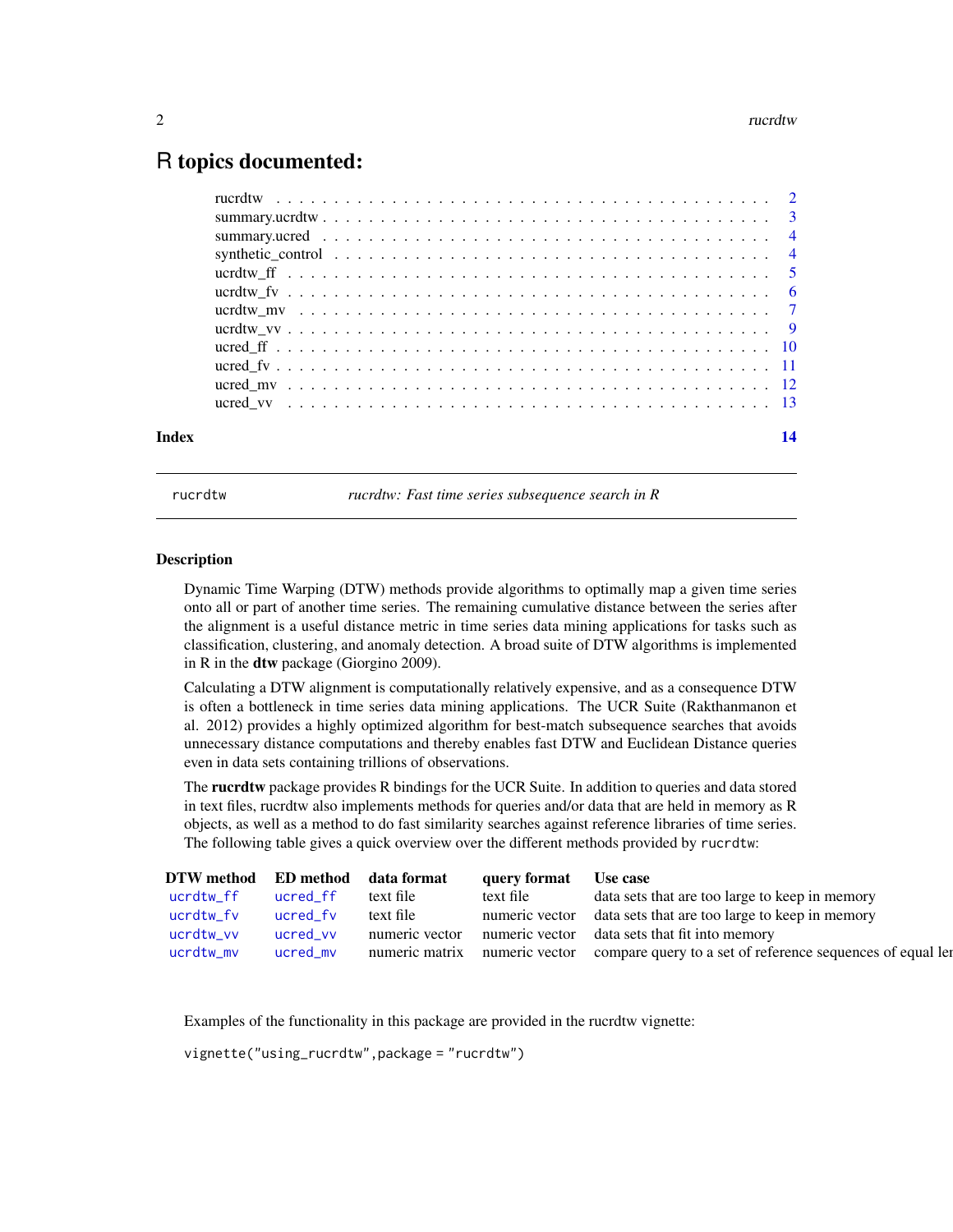#### <span id="page-2-0"></span>summary.ucrdtw 3

#### References

Rakthanmanon, Thanawin, Bilson Campana, Abdullah Mueen, Gustavo Batista, Brandon Westover, Qiang Zhu, Jesin Zakaria, and Eamonn Keogh. 2012. Searching and Mining Trillions of Time Series Subsequences Under Dynamic Time Warping. In Proceedings of the 18th ACM SIGKDD International Conference on Knowledge Discovery and Data Mining, 262-70. ACM. doi[:10.1145/2339530.2339576.](http://dx.doi.org/10.1145/2339530.2339576)

Giorgino, Toni (2009). Computing and Visualizing Dynamic Time Warping Alignments in R: The dtw Package. Journal of Statistical Software, 31(7), 1-24, doi[:10.18637/jss.v031.i07.](http://dx.doi.org/10.18637/jss.v031.i07)

UCR Suite Website: <http://www.cs.ucr.edu/~eamonn/UCRsuite.html>

#### See Also

[dtw-package](#page-0-0)

summary.ucrdtw *Summarize subsequence search*

#### Description

Summary method for class ucrdtw

#### Usage

```
## S3 method for class 'ucrdtw'
summary(object, ...)
```
#### Arguments

| object                  | an object of class ucrdtw                   |
|-------------------------|---------------------------------------------|
| $\cdot$ $\cdot$ $\cdot$ | further arguments passed to or from methods |

#### Value

An unlisted version of the object is returned.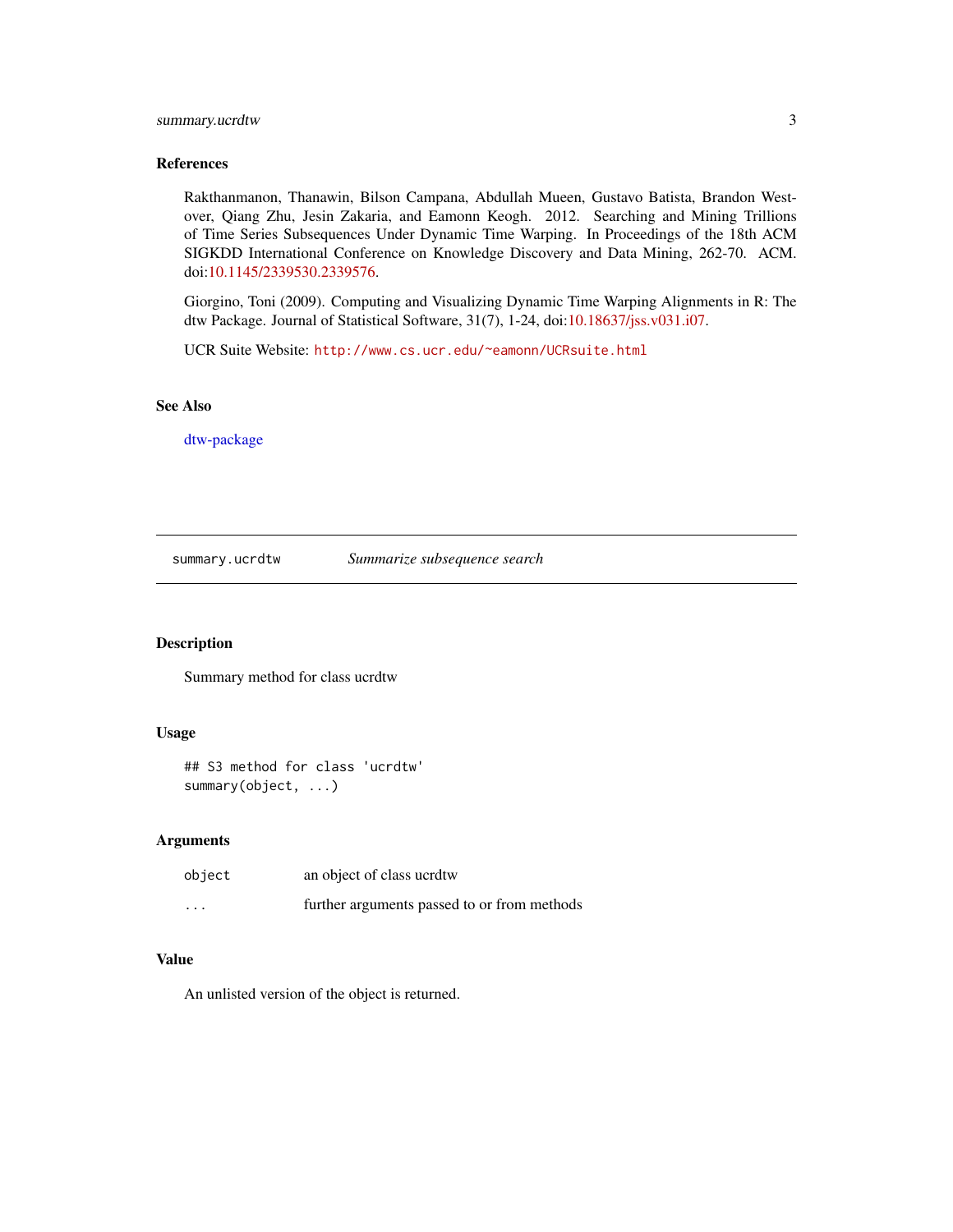<span id="page-3-0"></span>

Summary method for class ucred

#### Usage

## S3 method for class 'ucred' summary(object, ...)

#### Arguments

| object   | an object of class ucred                    |
|----------|---------------------------------------------|
| $\cdots$ | further arguments passed to or from methods |

#### Value

An unlisted version of the object is returned.

synthetic\_control *Synthetic Control Chart Time Series Data Set*

#### Description

This dataset contains 600 examples of control charts synthetically generated by the process in Alcock and Manolopoulos (1999) and obtained from the UCI Machine Learning Repository [http:](http://archive.ics.uci.edu/ml/datasets/Synthetic+Control+Chart+Time+Series) [//archive.ics.uci.edu/ml/datasets/Synthetic+Control+Chart+Time+Series](http://archive.ics.uci.edu/ml/datasets/Synthetic+Control+Chart+Time+Series).

#### Format

A matrix with 600 rows (series) and 60 columns (timepoints)

#### Details

There are six different classes of control charts:

- 1. Normal (Rows 1-100)
- 2. Cyclic (Rows 101-200)
- 3. Increasing trend (Rows 201-300)
- 4. Decreasing trend (Rows 301-400)
- 5. Upward shift (Rows 401-500)
- 6. Downward shift (Rows 501-600)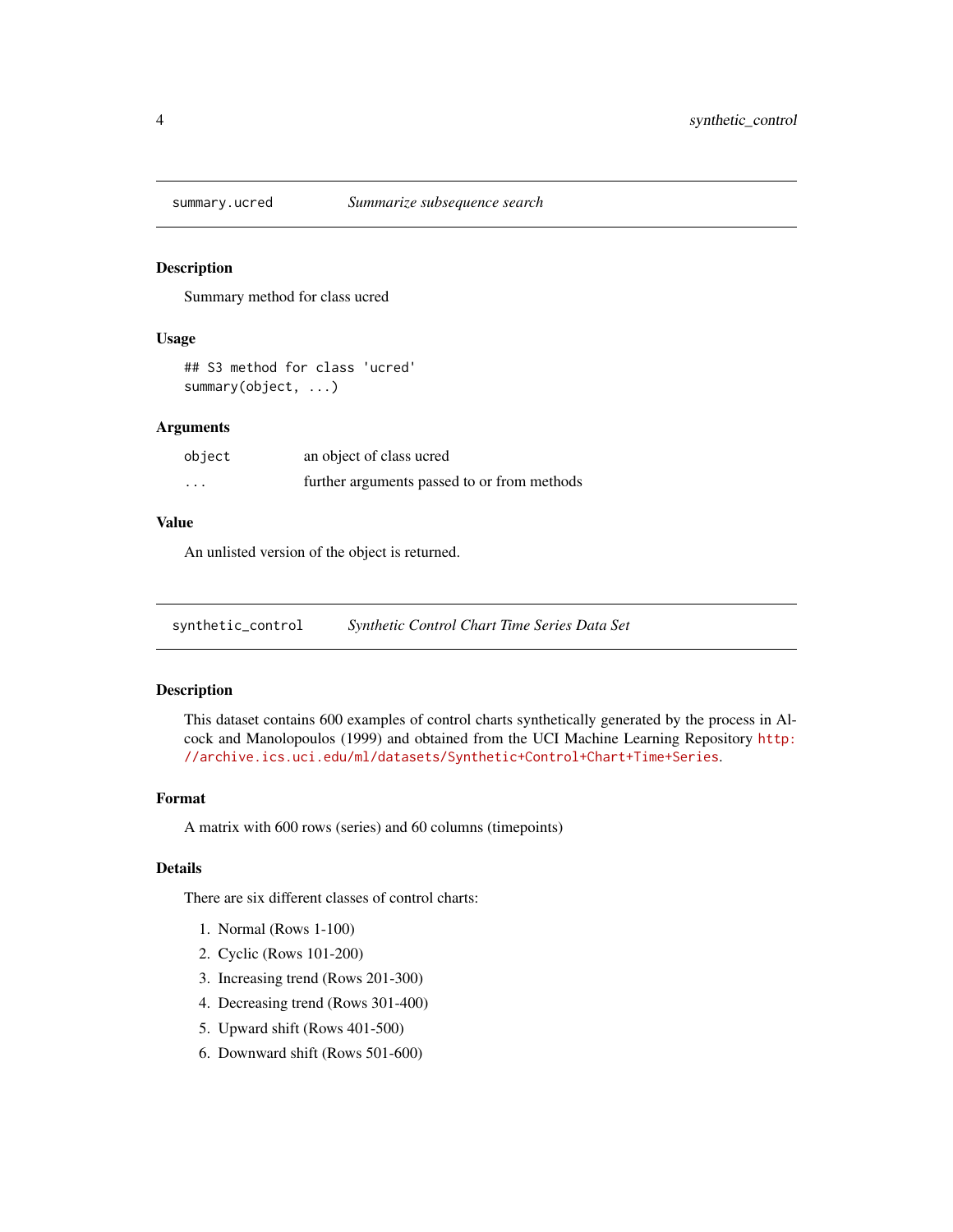#### <span id="page-4-0"></span> $ucrdtw\_ff$  5

#### References

Alcock R.J. and Manolopoulos Y. Time-Series Similarity Queries Employing a Feature-Based Approach. 7th Hellenic Conference on Informatics. August 27-29. Ioannina, Greece 1999.

#### <span id="page-4-1"></span>ucrdtw\_ff *UCR DTW Algorithm file-file method*

#### Description

Sliding-window similarity search using DTW distance. This implementation is very close to the UCR Suite command line utility, in that it takes files as inputs for both query and data

#### Usage

ucrdtw\_ff(data, query, qlength, dtwwindow)

#### Arguments

| data      | character; path to data file                                                                                                                                                                                                   |
|-----------|--------------------------------------------------------------------------------------------------------------------------------------------------------------------------------------------------------------------------------|
| query     | character; path to query file                                                                                                                                                                                                  |
| qlength   | integer; length of the query (number of data points), usually this should be equiv-<br>alent to length (query), but it can be shorter.                                                                                         |
| dtwwindow | double; Size of the warping window size (as a proportion of query length).<br>The DTW calculation in 'rucrdtw' uses a symmetric Sakoe-Chiba band. See<br>Giorgino (2009) for a general coverage of warping window constraints. |

#### Value

a ucrdtw object. A list with the following elements

- location: The starting location of the nearest neighbor of the given query, of size length(query), in the data. Note that location starts from 1.
- distance: The DTW distance between the nearest neighbor and the query.
- prunedKim: Percentage of subsequences that were pruned based on the LB-Kim criterion.
- prunedKeogh: Percentage of subsequences that were pruned based on the LB-Keogh-EQ criterion.
- prunedKeogh2: Percentage of subsequences that were pruned based on the LB-Keogh-EC criterion.
- dtwCalc: Percentage of subsequences for which the full DTW distance was calculated.

For an explanation of the pruning criteria see Rakthanmanon et al. (2012).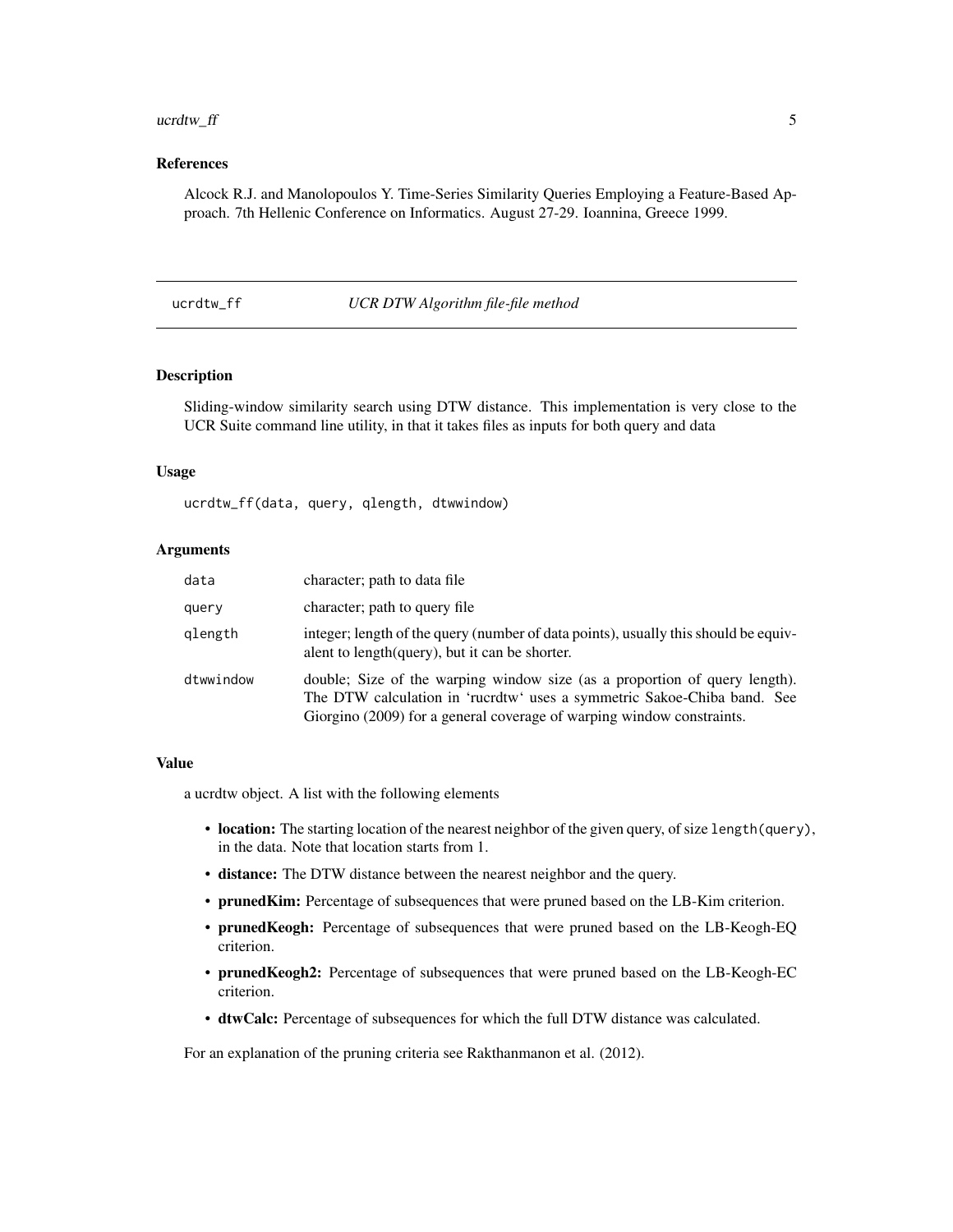#### <span id="page-5-0"></span>References

Rakthanmanon, Thanawin, Bilson Campana, Abdullah Mueen, Gustavo Batista, Brandon Westover, Qiang Zhu, Jesin Zakaria, and Eamonn Keogh. 2012. Searching and Mining Trillions of Time Series Subsequences Under Dynamic Time Warping. In Proceedings of the 18th ACM SIGKDD International Conference on Knowledge Discovery and Data Mining, 262-70. ACM. doi[:10.1145/2339530.2339576.](http://dx.doi.org/10.1145/2339530.2339576)

Giorgino, Toni (2009). Computing and Visualizing Dynamic Time Warping Alignments in R: The dtw Package. Journal of Statistical Software, 31(7), 1-24, doi[:10.18637/jss.v031.i07.](http://dx.doi.org/10.18637/jss.v031.i07)

#### Examples

```
#locate example data file
dataf <- system.file("extdata/col_sc.txt", package="rucrdtw")
#locate example query file
queryf <- system.file("extdata/mid_sc.txt", package="rucrdtw")
#determine length of query file
qlength <- length(scan(queryf))
#run query
ucrdtw_ff(dataf, queryf, qlength, 0.05)
```
<span id="page-5-1"></span>ucrdtw\_fv *UCR DTW Algorithm file-vector method*

#### Description

Sliding-window similarity search using DTW distance. This implementation of the UCR Suite command line utility, takes a data file as input and an R numeric vector for the query

#### Usage

ucrdtw\_fv(data, query, dtwwindow)

#### **Arguments**

| data      | character; path to data file                                                                                                                                                                                                   |
|-----------|--------------------------------------------------------------------------------------------------------------------------------------------------------------------------------------------------------------------------------|
| query     | numeric vector containing the query. The query length is set to the length of this<br>object.                                                                                                                                  |
| dtwwindow | double; Size of the warping window size (as a proportion of query length).<br>The DTW calculation in 'rucrdtw' uses a symmetric Sakoe-Chiba band. See<br>Giorgino (2009) for a general coverage of warping window constraints. |

#### Value

a ucrdtw object. A list with the following elements

• location: The starting location of the nearest neighbor of the given query, of size length(query), in the data. Note that location starts from 1.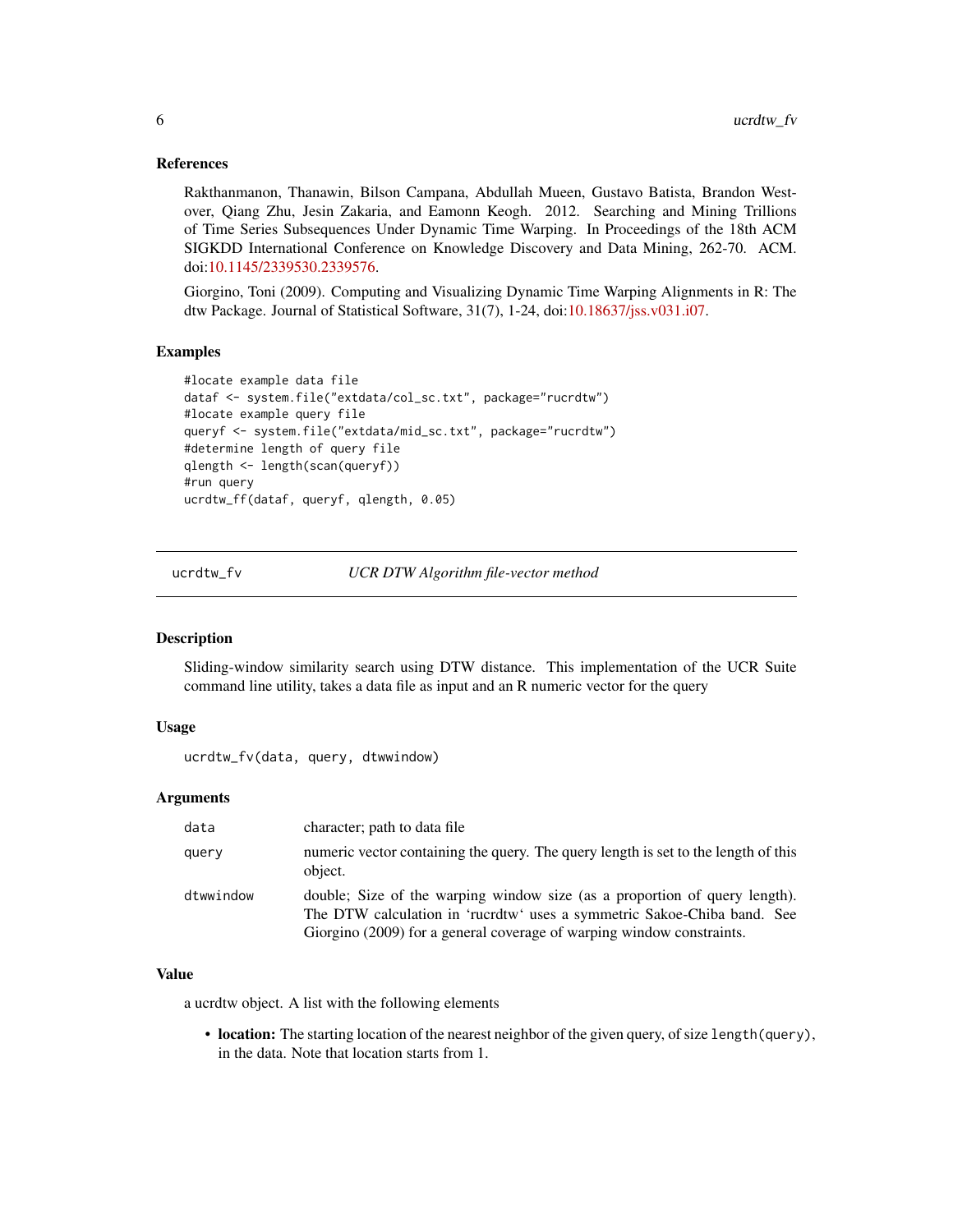- <span id="page-6-0"></span>• distance: The DTW distance between the nearest neighbor and the query.
- prunedKim: Percentage of subsequences that were pruned based on the LB-Kim criterion.
- prunedKeogh: Percentage of subsequences that were pruned based on the LB-Keogh-EQ criterion.
- prunedKeogh2: Percentage of subsequences that were pruned based on the LB-Keogh-EC criterion.
- dtwCalc: Percentage of subsequences for which the full DTW distance was calculated.

For an explanation of the pruning criteria see Rakthanmanon et al. (2012).

#### References

Rakthanmanon, Thanawin, Bilson Campana, Abdullah Mueen, Gustavo Batista, Brandon Westover, Qiang Zhu, Jesin Zakaria, and Eamonn Keogh. 2012. Searching and Mining Trillions of Time Series Subsequences Under Dynamic Time Warping. In Proceedings of the 18th ACM SIGKDD International Conference on Knowledge Discovery and Data Mining, 262-70. ACM. doi[:10.1145/2339530.2339576.](http://dx.doi.org/10.1145/2339530.2339576)

Giorgino, Toni (2009). Computing and Visualizing Dynamic Time Warping Alignments in R: The dtw Package. Journal of Statistical Software, 31(7), 1-24, doi[:10.18637/jss.v031.i07.](http://dx.doi.org/10.18637/jss.v031.i07)

#### Examples

```
#locate example data file
dataf <- system.file("extdata/col_sc.txt", package="rucrdtw")
#load example data set
data("synthetic_control")
#extract first row as query
query <- synthetic_control[1,]
#run query
ucrdtw_fv(dataf, query, 0.05)
```
<span id="page-6-1"></span>

ucrdtw\_mv *UCR DTW Algorithm matrix-vector method*

#### **Description**

This implementation of the UCR Suite command line utility, takes an R numeric matrix as data input and an R numeric vector for the query. The default behaviour differs from the other methods, in that it does not perform a sliding window search for a match. Instead it is designed to find a best match for a query in a reference set of time-series of the same length as the query. This is useful, for example, when comparing a time-series of undetermined class to a labelled reference set of classified time-series.

#### Usage

```
ucrdtw_mv(data, query, dtwwindow, epoch = 1e+05, skip = TRUE, byrow = FALSE)
```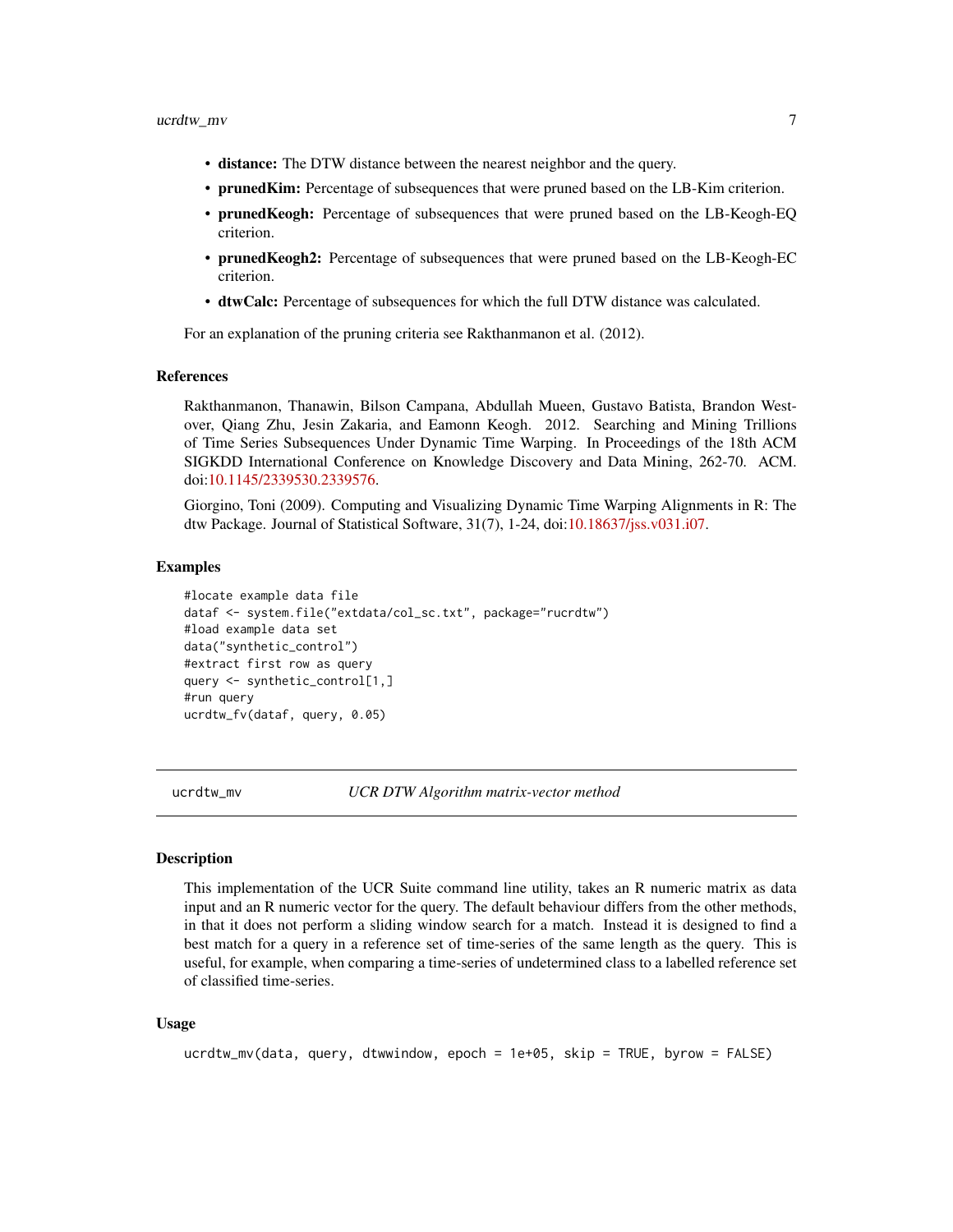#### **Arguments**

| data      | numeric matrix containing data                                                                                                                                                                                                                                                                                                                                                      |
|-----------|-------------------------------------------------------------------------------------------------------------------------------------------------------------------------------------------------------------------------------------------------------------------------------------------------------------------------------------------------------------------------------------|
| query     | numeric vector containing the query. This determines the query length.                                                                                                                                                                                                                                                                                                              |
| dtwwindow | double; Size of the warping window size (as a proportion of query length).<br>The DTW calculation in 'rucrdtw' uses a symmetric Sakoe-Chiba band. See<br>Giorgino (2009) for a general coverage of warping window constraints.                                                                                                                                                      |
| epoch     | int defaults to 1e5, should be $\leq$ 1e6. This is the size of the data chunk that is<br>processed at once. All cumulative values in the algorithm will be restarted after<br>epoch iterations to reduce floating point errors in these values.                                                                                                                                     |
| skip      | boolean; defaults to TRUE. If TRUE bound calculations and if necessary, dis-<br>tance calculations, are only performed on non-overlapping segments of the data<br>(i.e. multiples of length(query)). This is useful if data is a set of multiple ref-<br>erence time series, each of length length (query). The location returned when<br>skipping is the index of the subsequence. |
| byrow     | logical; If TRUE rows in data represent time-series, columns time-points                                                                                                                                                                                                                                                                                                            |

#### Value

a ucrdtw object. A list containing the following elements

- location: The row or column number of the nearest neighbor of the given query in the data set.
- distance: The DTW distance between the nearest neighbor and the query.
- prunedKim: Percentage of subsequences that were pruned based on the LB-Kim criterion.
- prunedKeogh: Percentage of subsequences that were pruned based on the LB-Keogh-EQ criterion.
- prunedKeogh2: Percentage of subsequences that were pruned based on the LB-Keogh-EC criterion.
- dtwCalc: Percentage of subsequences for which the full DTW distance was calculated.

#### References

Giorgino, Toni (2009). Computing and Visualizing Dynamic Time Warping Alignments in R: The dtw Package. Journal of Statistical Software, 31(7), 1-24, doi[:10.18637/jss.v031.i07.](http://dx.doi.org/10.18637/jss.v031.i07)

```
#load example data
data("synthetic_control")
query <- synthetic_control[5,]
#run query
ucrdtw_mv(synthetic_control, query, 0.05, byrow = TRUE)
```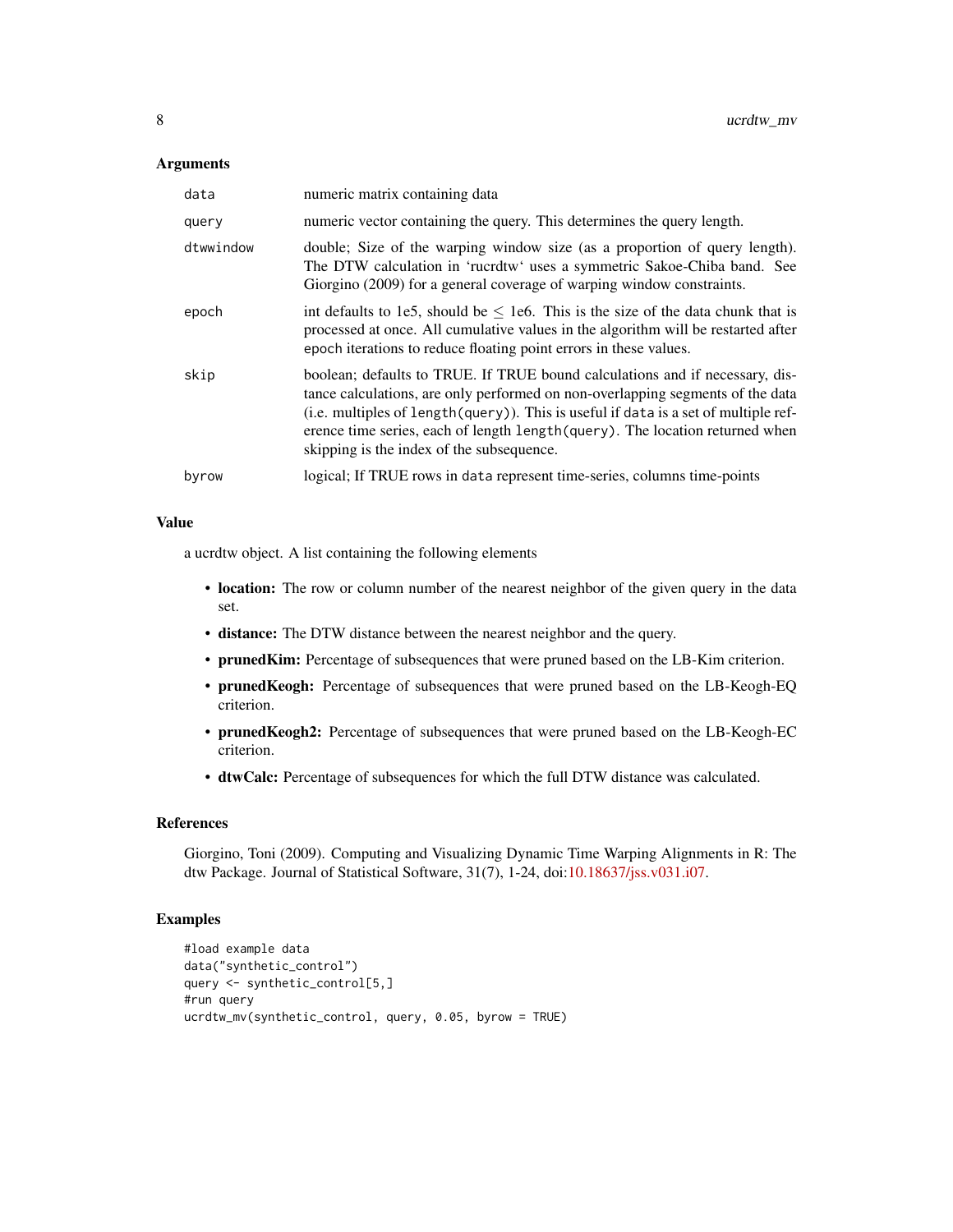<span id="page-8-1"></span><span id="page-8-0"></span>

Sliding-window similarity search using DTW distance. This implementation of the UCR Suite command line utility, takes an R numeric vector as data input and an R numeric vector for the query

#### Usage

ucrdtw\_vv(data, query, dtwwindow, epoch = 100000L, skip = FALSE)

#### Arguments

| data      | numeric vector containing data                                                                                                                                                                                                                                                                                                                                  |
|-----------|-----------------------------------------------------------------------------------------------------------------------------------------------------------------------------------------------------------------------------------------------------------------------------------------------------------------------------------------------------------------|
| query     | numeric vector containing the query. The length of this vector determines the<br>query length.                                                                                                                                                                                                                                                                  |
| dtwwindow | double; Size of the warping window size (as a proportion of query length).<br>The DTW calculation in 'rucrdtw' uses a symmetric Sakoe-Chiba band. See<br>Giorgino (2009) for a general coverage of warping window constraints.                                                                                                                                  |
| epoch     | int defaults to 1e5, should be $\leq$ 1e6. This is the size of the data chunk that is<br>processed at once. All cumulative values in the algorithm will be restarted after<br>epoch iterations to reduce floating point errors in these values.                                                                                                                 |
| skip      | bool defaults to FALSE. If TRUE bound calculations and if necessary, distance<br>calculations, are only performed on non-overlapping segments of the data (i.e.<br>multiples of qlength). This is useful if data is a set of multiple reference time<br>series, each of length qlength. The location returned when skipping is the index<br>of the subsequence. |

#### Value

a ucrdtw object. A list with the following elements

- location: The starting location of the nearest neighbor of the given query, of size length(query), in the data. Note that location starts from 1.
- distance: The DTW distance between the nearest neighbor and the query.
- prunedKim: Percentage of subsequences that were pruned based on the LB-Kim criterion.
- prunedKeogh: Percentage of subsequences that were pruned based on the LB-Keogh-EQ criterion.
- prunedKeogh2: Percentage of subsequences that were pruned based on the LB-Keogh-EC criterion.
- dtwCalc: Percentage of subsequences for which the full DTW distance was calculated.

For an explanation of the pruning criteria see Rakthanmanon et al. (2012).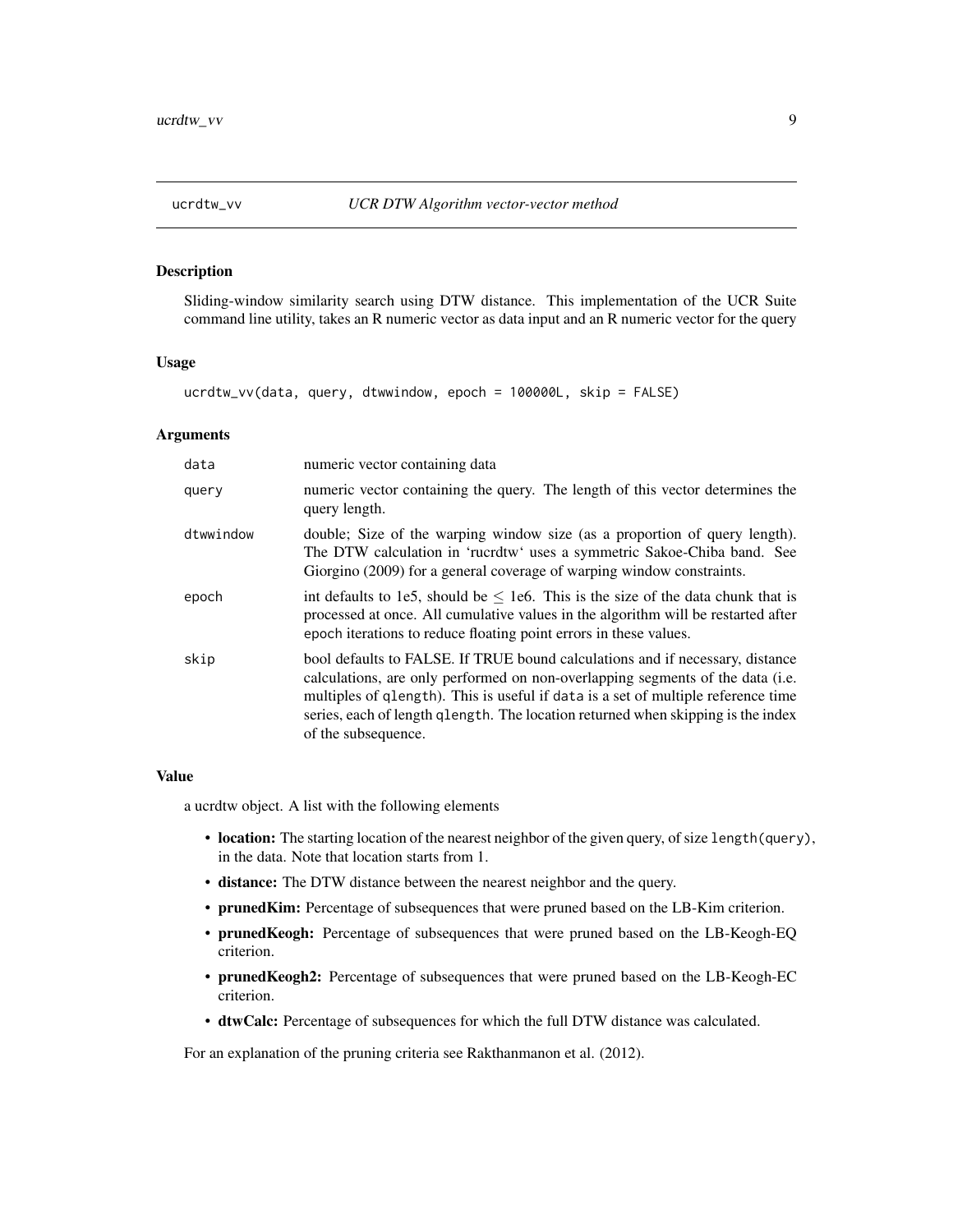#### <span id="page-9-0"></span>References

Rakthanmanon, Thanawin, Bilson Campana, Abdullah Mueen, Gustavo Batista, Brandon Westover, Qiang Zhu, Jesin Zakaria, and Eamonn Keogh. 2012. Searching and Mining Trillions of Time Series Subsequences Under Dynamic Time Warping. In Proceedings of the 18th ACM SIGKDD International Conference on Knowledge Discovery and Data Mining, 262-70. ACM. doi[:10.1145/2339530.2339576.](http://dx.doi.org/10.1145/2339530.2339576)

Giorgino, Toni (2009). Computing and Visualizing Dynamic Time Warping Alignments in R: The dtw Package. Journal of Statistical Software, 31(7), 1-24, doi[:10.18637/jss.v031.i07.](http://dx.doi.org/10.18637/jss.v031.i07)

#### Examples

```
#read example data into vector
datav <- scan(system.file("extdata/col_sc.txt", package="rucrdtw"))
#read example query into vector
query <- scan(system.file("extdata/first_sc.txt", package="rucrdtw"))
#execute query
ucrdtw_vv(datav, query, 0.05)
```
<span id="page-9-1"></span>ucred\_ff *UCR ED Algorithm file-file method*

#### Description

Sliding-window similarity search using euclidean distance. This implementation is very close to the UCR Suite command line utility, in that it takes files as inputs for both query and data

#### Usage

```
ucred_ff(data, query, qlength)
```
#### Arguments

| data    | character; path to data file                                                                                           |
|---------|------------------------------------------------------------------------------------------------------------------------|
| query   | character; path to query file                                                                                          |
| glength | integer; length of query (n data points). Usually the length of the data contained<br>in query, but it can be shorter. |

#### Value

a ucred object. A list with the following elements

- location: The starting location of the nearest neighbor of the given query, of size qlength, in the data. Note that location starts from 1.
- distance: The euclidean distance between the nearest neighbor and the query.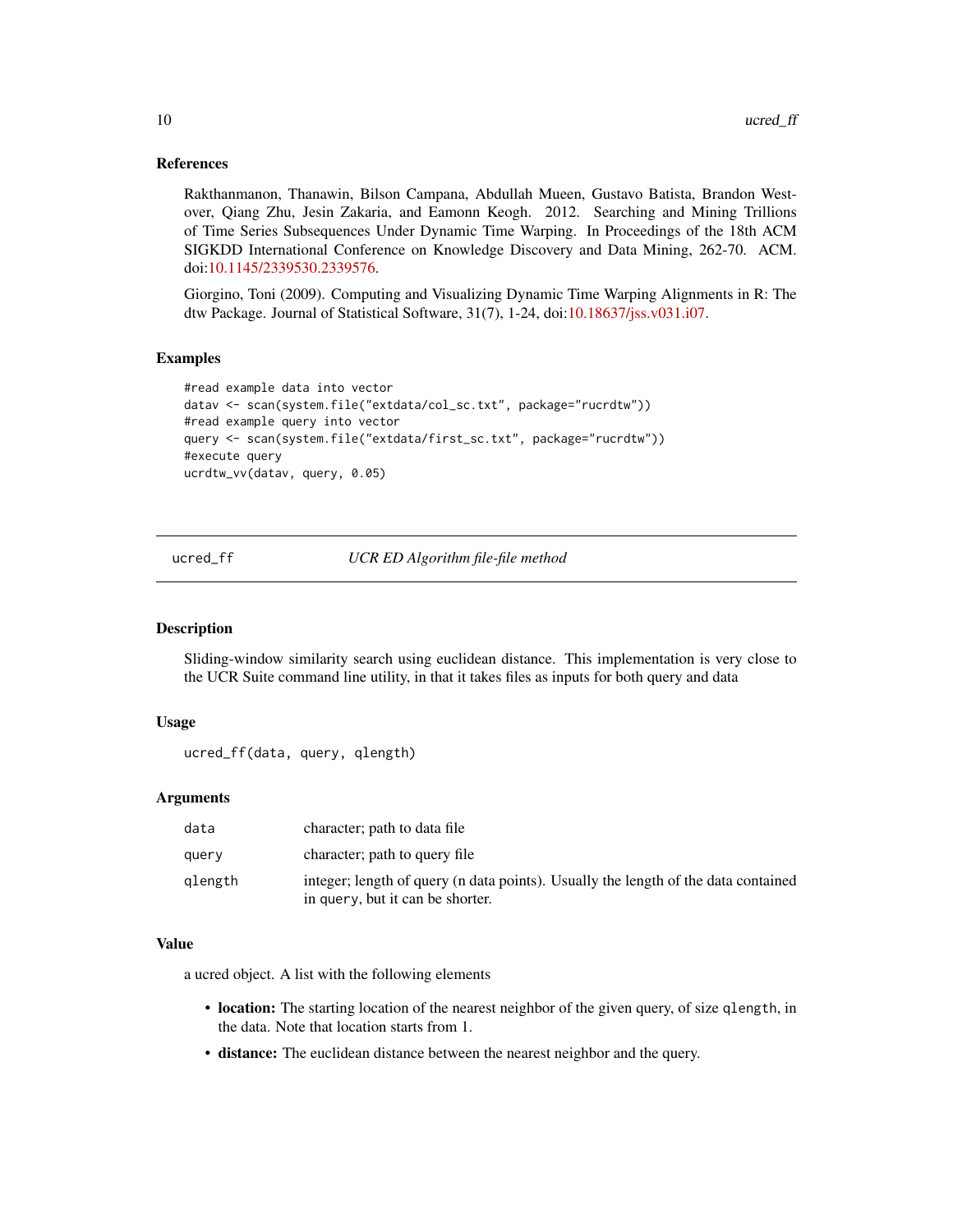#### <span id="page-10-0"></span> $u\text{c}$  and  $f\text{v}$  11

#### Examples

```
#locate example data file
dataf <- system.file("extdata/col_sc.txt", package="rucrdtw")
#locate example query file
queryf <- system.file("extdata/mid_sc.txt", package="rucrdtw")
#determine length of query file
qlength <- length(scan(queryf))
#run query
ucred_ff(dataf, queryf, qlength)
```
<span id="page-10-1"></span>

ucred\_fv *UCR ED Algorithm file-vector method*

#### Description

Sliding-window similarity search using Euclidean Distance. This implementation of the UCR Suite command line utility, takes a data file as input and an R numeric vector for the query.

#### Usage

ucred\_fv(data, query)

#### Arguments

| data  | character; path to data file    |
|-------|---------------------------------|
| query | numeric vector containing query |

#### Value

a ucred object. A list with the following elements

- location: The starting location of the nearest neighbor of the given query, of size length(query), in the data. Note that location starts from 1.
- distance: The Euclidean Distance between the nearest neighbor and the query.

```
#locate example data file
dataf <- system.file("extdata/col_sc.txt", package="rucrdtw")
#read example query file into vector
query <- scan(system.file("extdata/mid_sc.txt", package="rucrdtw"))
#run query
ucred_fv(dataf, query)
```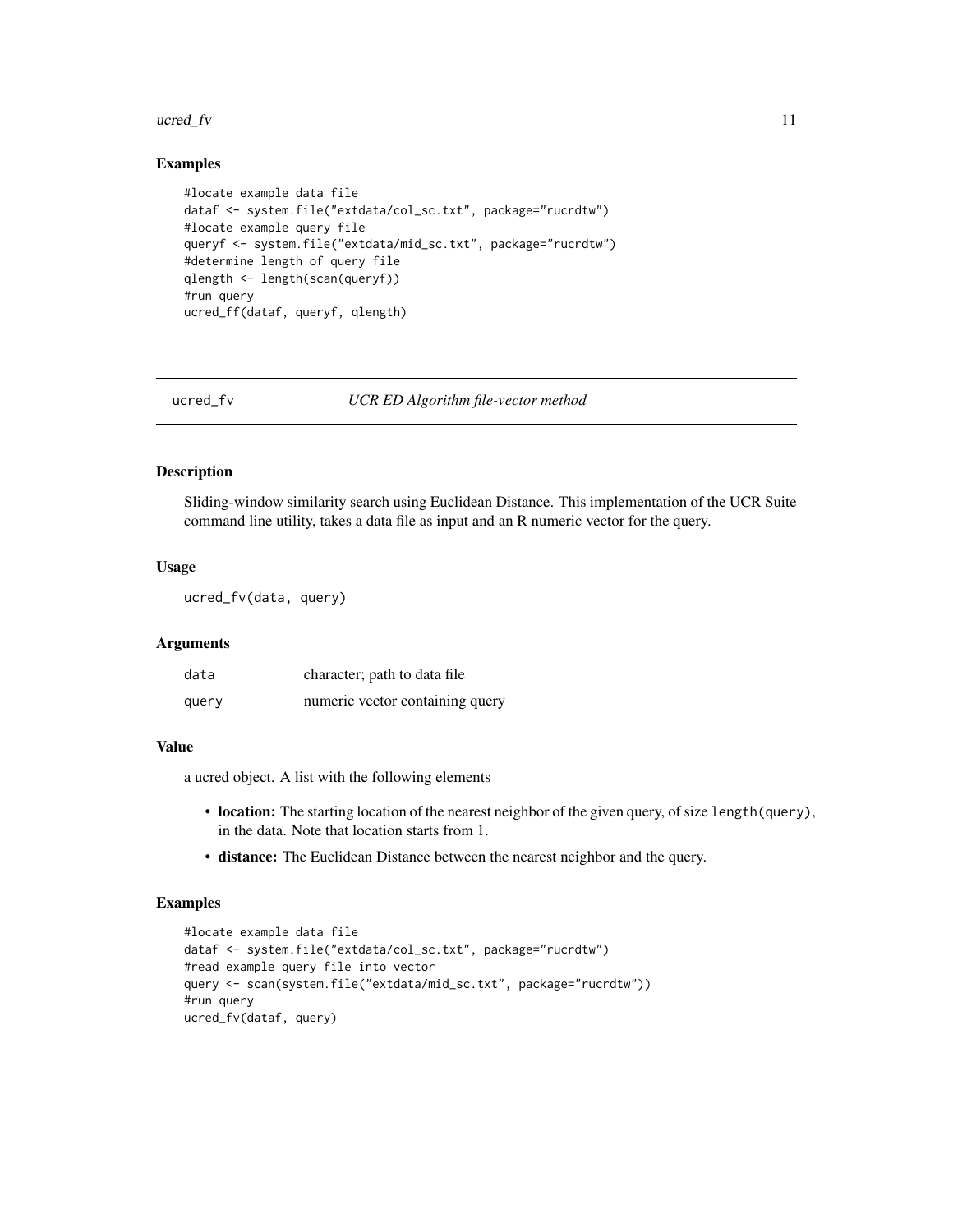<span id="page-11-1"></span><span id="page-11-0"></span>

This implementation of the UCR Suite command line utility, takes an R numeric matrix as data input and an R numeric vector for the query. The default behaviour differs from the other methods, in that it does not perform a sliding window search for a match. Instead it is designed to find a best match for a query in a reference set of time-series of the same length as the query. This is useful, for example, when comparing a time-series of undetermined class to a labelled reference set of classified time-series.

#### Usage

ucred\_mv(data, query, skip = TRUE, byrow = FALSE)

#### Arguments

| data  | numeric matrix containing data                                                                                                                                                                                                                                                                                                                                                      |
|-------|-------------------------------------------------------------------------------------------------------------------------------------------------------------------------------------------------------------------------------------------------------------------------------------------------------------------------------------------------------------------------------------|
| query | numeric vector containing the query. This determines the query length.                                                                                                                                                                                                                                                                                                              |
| skip  | boolean; defaults to TRUE. If TRUE bound calculations and if necessary, dis-<br>tance calculations, are only performed on non-overlapping segments of the data<br>(i.e. multiples of length(query)). This is useful if data is a set of multiple ref-<br>erence time series, each of length length (query). The location returned when<br>skipping is the index of the subsequence. |
| byrow | logical; If TRUE rows in data represent time-series, columns time-points                                                                                                                                                                                                                                                                                                            |

#### Value

a ucred object. A list with the following elements

- location: The starting location of the nearest neighbor of the given query, of size qlength, in the data. Note that location starts from 1.
- distance: The euclidean distance between the nearest neighbor and the query.

```
#load example data matrix
data("synthetic_control")
#use on arbitrary row as query
query <- synthetic_control[5,]
#run query
ucred_mv(synthetic_control, query, byrow=TRUE)
```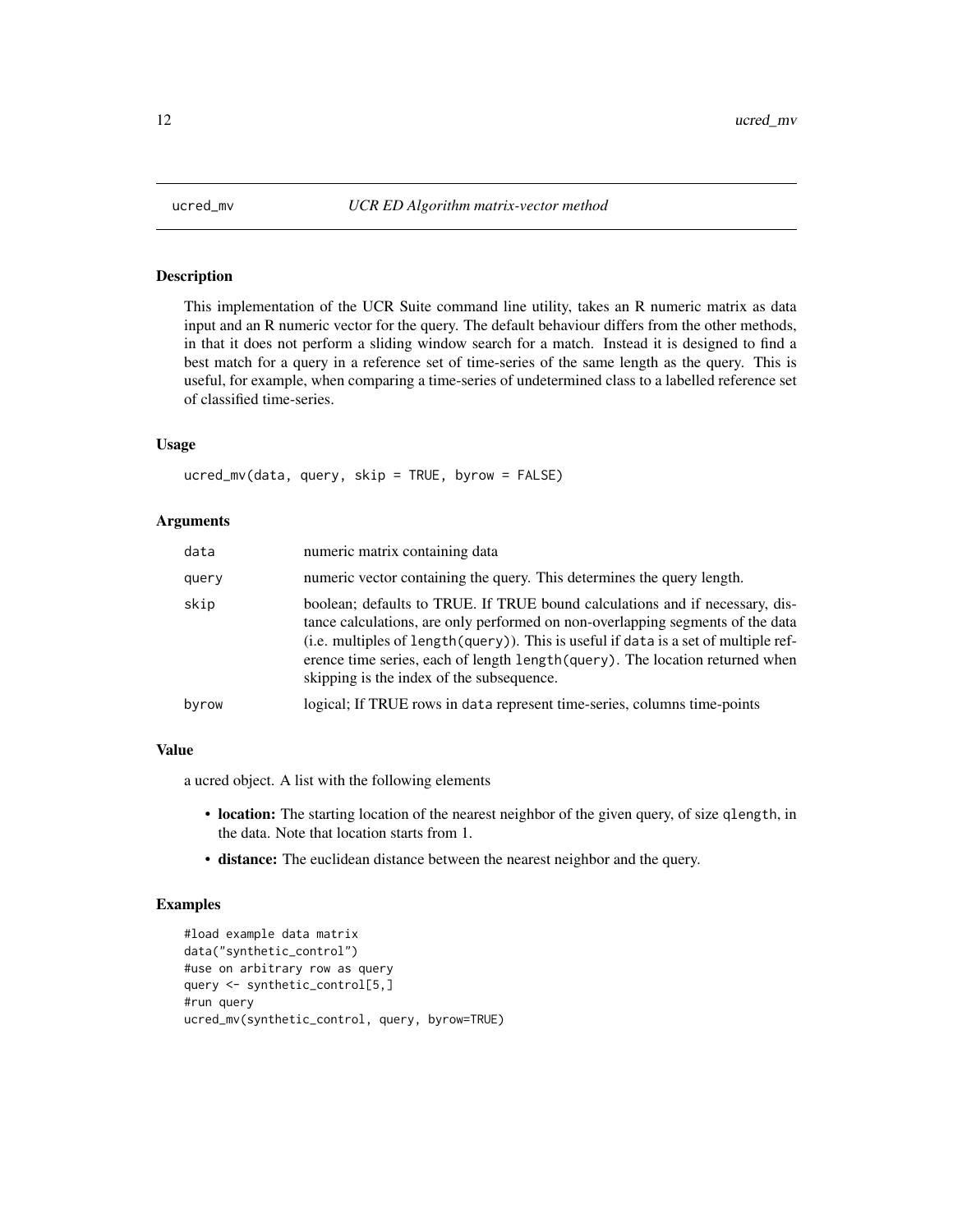<span id="page-12-1"></span><span id="page-12-0"></span>

Sliding-window similarity search using Euclidean Distance. This implementation of the UCR Suite Euclidean Distance command line utility takes an R numeric vector as data input and an R numeric vector for the query.

#### Usage

```
ucred_vv(data, query, skip = FALSE)
```
#### Arguments

| data  | numeric vector containing data                                                                                                                                                                                                                                                                                                                                                |
|-------|-------------------------------------------------------------------------------------------------------------------------------------------------------------------------------------------------------------------------------------------------------------------------------------------------------------------------------------------------------------------------------|
| query | numeric vector containing query                                                                                                                                                                                                                                                                                                                                               |
| skip  | bool defaults to TRUE. If TRUE bound calculations and if necessary, distance<br>calculations, are only performed on non-overlapping segments of the data (i.e.<br>multiples of length(query)). This is useful if data is a set of multiple refer-<br>ence time series, each of length length (query). The location returned when<br>skipping is the index of the subsequence. |

#### Value

a ucred object. A list with the following elements

- location: The starting location of the nearest neighbor of the given query, of size length(query), in the data. Note that location starts from 1.
- distance: The Euclidean Distance between the nearest neighbor and the query.

```
#read example file into vector
dataf <- scan(system.file("extdata/col_sc.txt", package="rucrdtw"))
#read example query file into vector
query <- scan(system.file("extdata/mid_sc.txt", package="rucrdtw"))
#run query
ucred_vv(dataf, query)
```